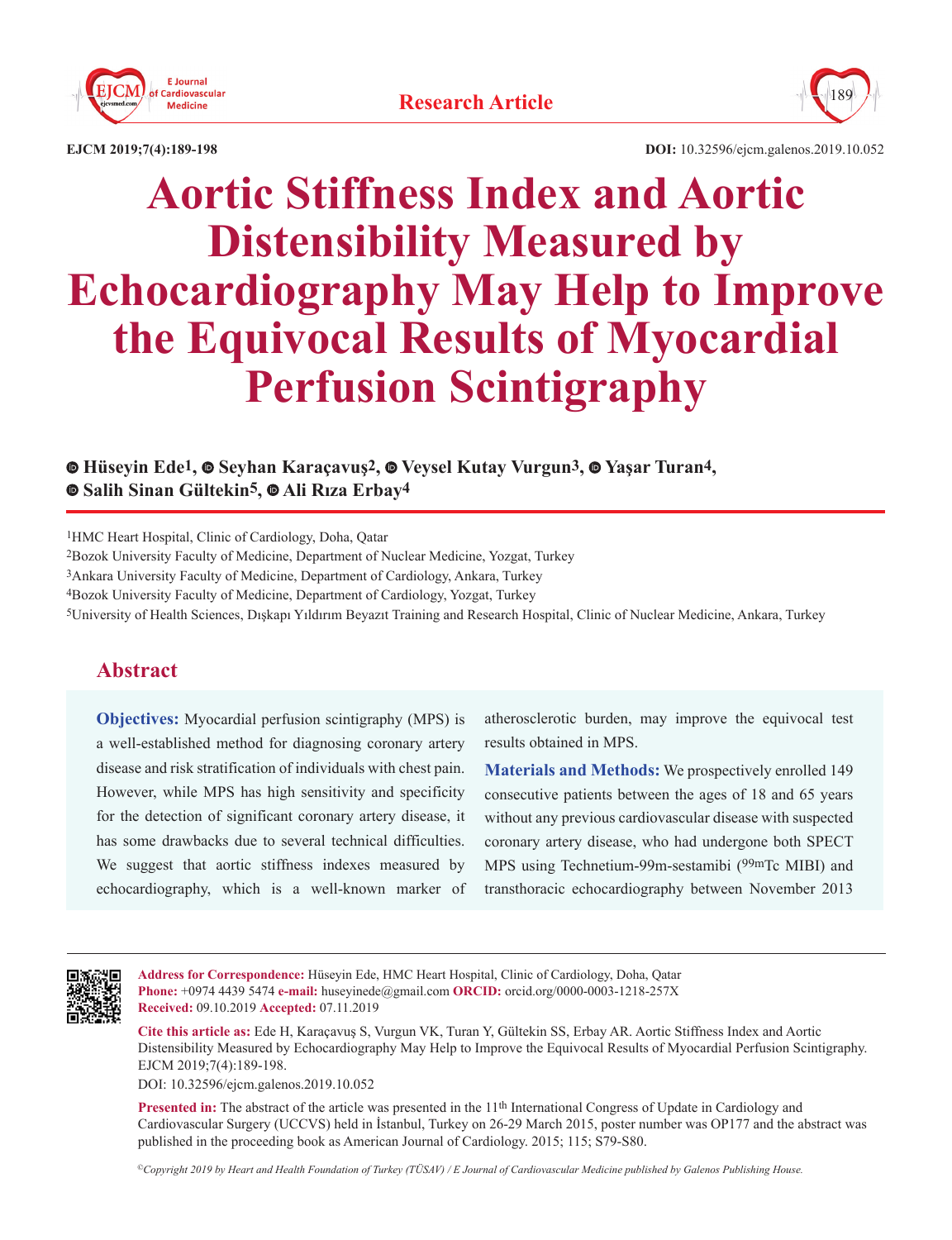



# **Abstract**

and June 2014. Subjects were divided into three categories according to MPS results as normal, equivocal and ischemic groups.

**Results:** Aortic stiffness index (ASI) and aortic distensibility (AD) of the normal and equivocal groups were similar, and the ischemic group had higher ASI values compared to the normal and equivocal groups. The equivocal group had statistically lower ASI and higher AD values compared to the ischemia group ( $p \le 0.001$ ) and <0.001). Optimal threshold cut off point for ASI to differentiate normal MPS result from MPS with ischemia in any LV wall was calculated by ROC analysis. ASI value of 3.05 was found to be cut-off value with 98% sensitivity and 87% specificity to detect ischemia (AUC=0.953 with 95%

CI: 0.906 to 0.981 and p <0,001). If ASI value of >3.05 was accepted as abnormal, the frequency of abnormal ASI in the normal, equivocal, and ischemia groups were 11%, 19%, and 98%, respectively. The equivocal group had similar number of patients with abnormal ASI compared to the normal group (p=0.262) while it had statistically a lower number of patients with abnormal ASI than the ischemia group  $(p<0.001)$ 

**Conclusion:** However, aortic stiffness and aortic AD indexes alone cannot diagnose coronary artery disease (CAD), but may help to discriminate patients with CAD from those without CAD whose MPS results are equivocal. **Keywords:** Aortic stiffness indexes, echocardiography, myocardial perfusion scintigraphy

## **Introduction**

Myocardial perfusion scintigraphy (MPS) is a well-established method for the investigation in the differential diagnosis of new-onset chest pain as well as the management of patients with known coronary heart disease (CAD). It is a very valuable diagnostic tool especially for the patients with basal electrocardiography (ECG) changes [such as left bundle branch block (LBBB), left ventricle (LV) hypertrophy, pre-excitation] and with non-diagnostic exercise ECG test results, and for people unable to perform exercise ECG test due to their orthopedic or neurological problems<sup>(1)</sup>.

The sensitivity and specificity of single photon emission computed tomography (SPECT) MPS test for the diagnosis of a significant coronary lesion (defined as coronary stenosis of more than 50%) were 86% and 74%, respectively<sup>(2)</sup>. A false negative result can be obtained with the SPECT MPS due to some causes such as balanced multiple vessel diseases. Thus, approximately 13-15% of patients with left main disease can have normal perfusion scintigraphy owing to balanced ischemia in multivessel  $CAD<sup>(3,4)</sup>$ . Another pitfall in MPS is equivocal results due

to attenuation artifacts, patient motion during the test, or incorrectly performed technical analysis. For example, an elevated diaphragm can cause an obvious fixed defect in the inferior wall in men, and breast artifact can result in an obvious defect in the anterior wall in women. The presence of LBBB is another pitfall in MPS results. Especially in the evaluation of anterior and septal wall, it can be a source of ambiguous outcomes. Also incorrectly performed technical analyses such as multidetector misalignment, incorrectly designed bull's eye reconstruction, and the presence of non-uniform flood fields can lead to false positive or equivocal results<sup>(5)</sup>. These results can lead to an increase in the number of invasive diagnostic applications, and finally can cause socio-economic and psychological burden for the patients. In such false positive cases, applying gated studies, attenuation correction algorithm, and prone imaging technique can improve diagnostic accuracy but cannot solve the problem $(6-8)$ .

In this respect, echocardiographic findings which measure aortic elasticity and systolic and diastolic functions of the LV may help to improve the diagnostic accuracy of SPECT MPS since reliability and reproducibility of these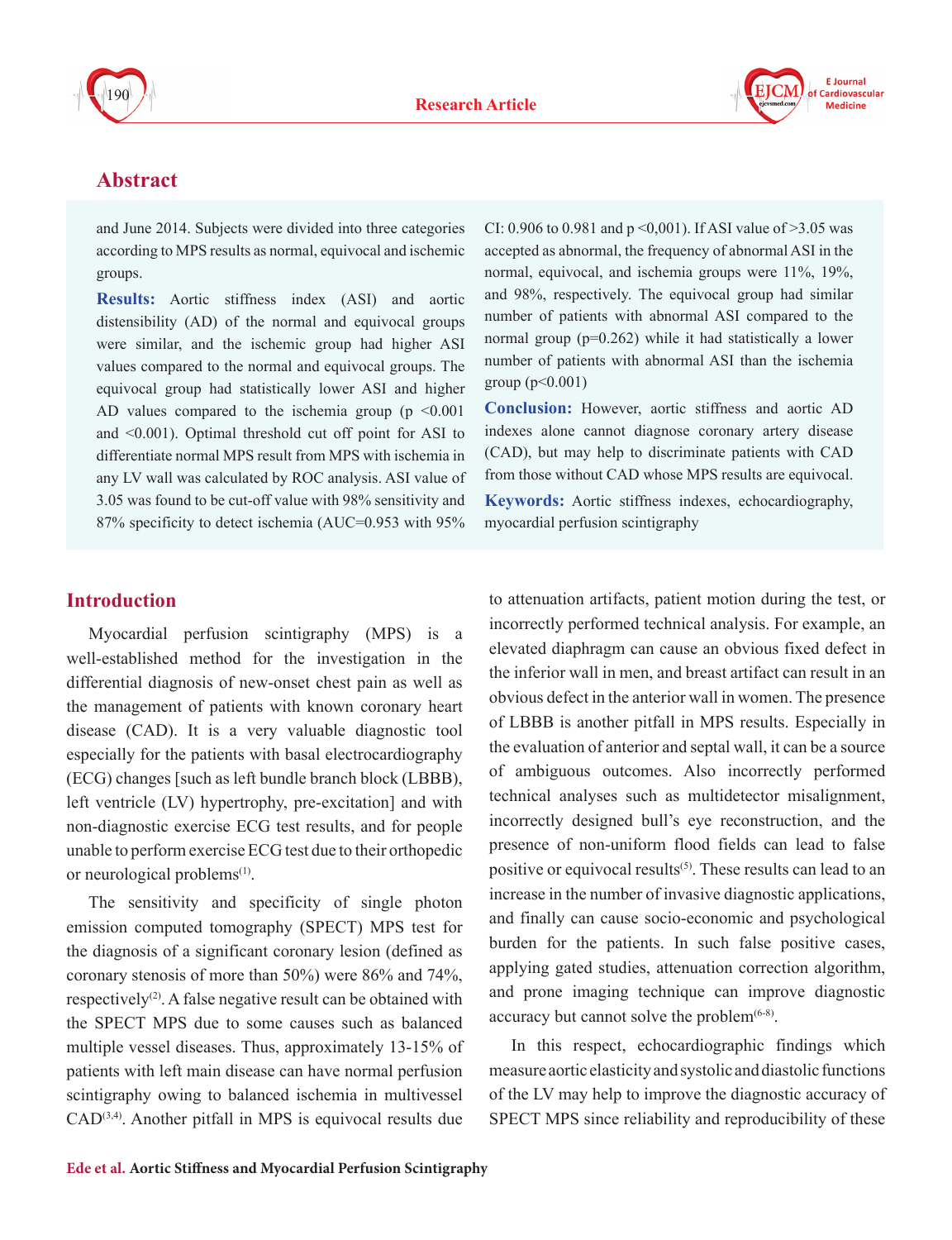



measurements have been well-established in evaluating cardiovascular risk. The arterial stiffness develops with increasing age and diseases such as hypertension, diabetes mellitus, atherosclerosis, and chronic kidney disease<sup>(9)</sup>. So, it reflects the cardiovascular burden of the relevant subject. In the studies dealing with arterial stiffness, pulse wave velocity (PWV) technique has been used extensively, but echocardiography has not been used effectively to measure arterial stiffness<sup> $(10-12)$ </sup>. It is a very valuable tool in this aspect since it measures central arterial rather than peripheral arterial stiffness, which has better correlation with cardiovascular outcome $^{(13)}$ .

This study aimed to examine the role of aortic elasticity in further evaluation of different MPS results (normal scan, equivocal, and ischemia) among patients with suspected CAD.

## **Materials and Methods**

#### **Subjects**

We prospectively studied 149 consecutive patients with suspected CAD, who had undergone both SPECT MPS using Technetium-99m-sestamibi (<sup>99m</sup>Tc MIBI) and transthoracic echocardiography between November 2013 and June 2014. Subjects between the ages of 40 and 65 years were enrolled in the study. Patients with previously diagnosed CAD, a history of acute coronary syndrome or peripheric vascular disease, chronic kidney disease (creatinine >1.4 mg/dL), advanced liver disease (transaminase levels more than three times of the upper limit), a history of previous stroke, any cancer, acute infection at the time of the test, hyper- or hypothyroidism, symptomatic congestive heart failure (NYHA functional capacity class III or IV), LV ejection fraction less than 50%, and any congenital heart disease were excluded. Additionally, patients with a history of myocardial infarction based on echocardiography and ECG findings were also ruled out.

The following data were also obtained: age, gender, height, weight, and the presence of cardiovascular risk factors. Cardiovascular risk factors were determined according to the following criteria: positive family history for CAD (the presence of CAD in first-degree family members, male at the age of <55 years and/or female at the age of  $\leq 65$  years), cigarette smoking (current smoking or smoking in the last 2 years), hypertension (the last three blood pressure measurements >140/90 mmHg or treatment with antihypertensive medication within the last six months), and hyperlipidemia (current usage of cholesterol-lowering medication). Laboratory findings such as serum levels of high-density lipoprotein (HDL), low-density lipoprotein (LDL), total cholesterol, triglyceride (TG), creatinine, thyroid stimulating hormone (TSH), and fasting blood glucose were also measured for all patients. Body mass index (BMI) was defined according to the World Health Organization criteria. Patients were classified as normal weight (BMI=18.5- 24.9 kg/m<sup>2</sup>), overweight (BMI=25.0-29.9 kg/m<sup>2</sup>), obese class I (BMI=30.0-34.9 kg/m<sup>2</sup> ), obese class II (BMI=35.0- 39.9 kg/m<sup>2</sup>), and obese class III (BMI=40 kg/m<sup>2</sup> or more). The ethical approval was provided for the study from Bozok University Local Ethical Committee (approval date and no: 24.02.2014/12) and informed consent from each patient for the study and the investigation were obtained in accordance with the principles outlined in the Declaration of Helsinki.

#### **Myocardial Perfusion Scintigraphy Protocol**

The SPECT data were acquired with the Gated technique using the double-head SPECT γ-camera system (Philips Medical Systems Brightview Gamma Diagnostics, Holland) equipped with a high-resolution, low-energy collimator. A total of 32 projections (35 projection/s) were obtained over a 180° circular orbit, at the 20% energy window which centered 140 keV for gamma emission of 99mTc. Myocardial images were projected into tomographic slices in the short axis, long vertical axis, and horizontal-long axis views. 4D-M SPECT software was used for semiquantitative analysis of data. The SPECT images were reconstructed by filtered back projection method using a Butterworth filter (order 5; cut-off frequency 0.50).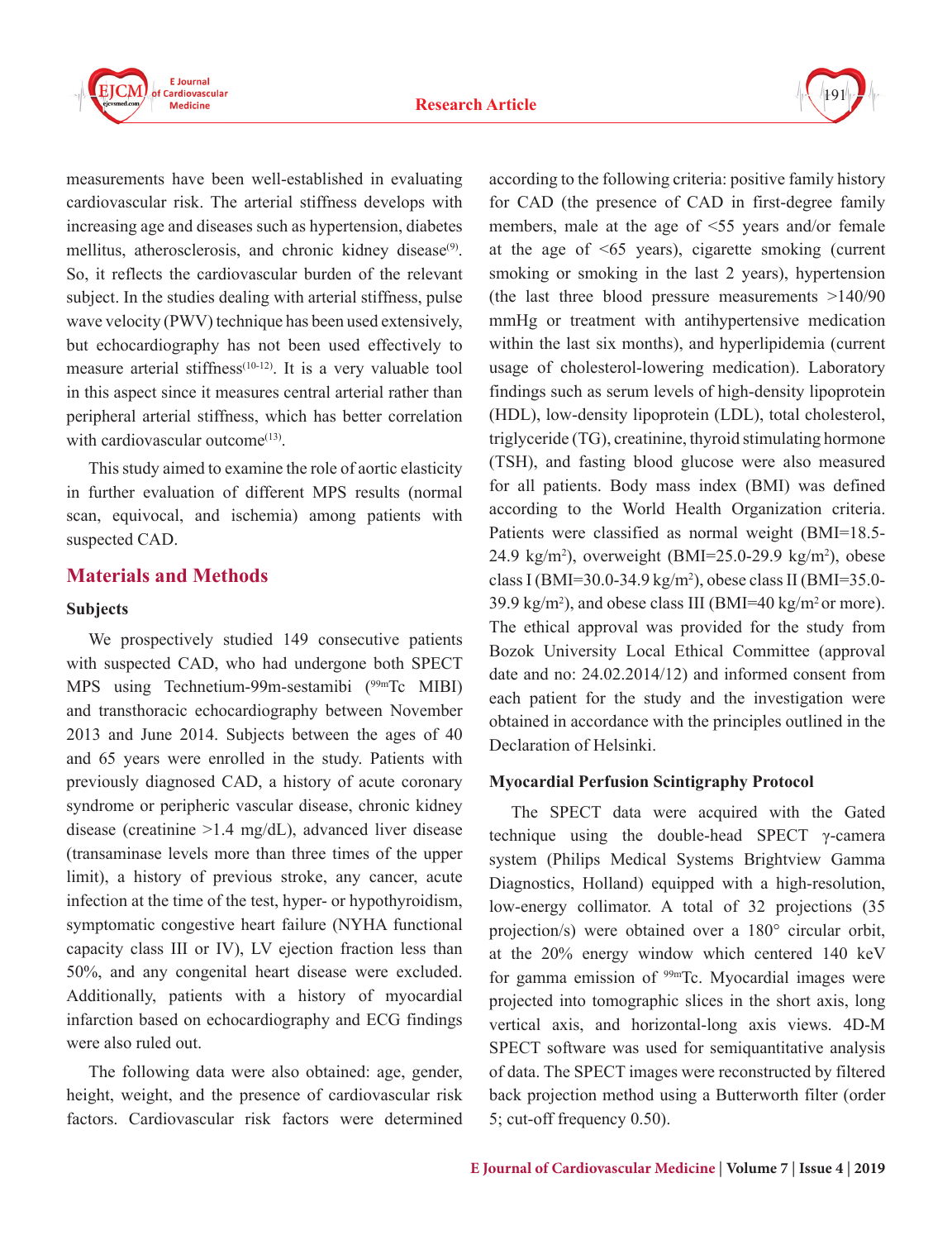



The subjects were undergone either exercise treadmill test with modified Bruce protocol (TMT) or, when contraindications to exercise were present, vasodilatory stress with intravenous adenosine using a standard infusion rate of 140 μg/kg per minute. Target level to evaluate the TMT to search for the presence of ischemia was defined as at least 6-minute exercise and achieving at least 85% of target heart rate which equals to 220 minus age in years. Injection of the radiopharmaceutical was performed at peak exercise, or in the third minute of pharmacological stress induction.

The perfusion images were evaluated independently by two experienced nuclear medicine physicians without clinical data. The disagreement was solved by consensus. The myocardium was divided into 17 segments for semiquantitative analysis by following the American Society of Nuclear Cardiology, the American College of Cardiology, and the American Heart Association Guidelines<sup> $(14)$ </sup>. A scale of 0-4 was used for grading wall motion: (0: Normal, 1: Mildly hypokinetic, 2: Hypokinetic, 3: Akinetic, and 4: Dyskinetic) by automatic scores for each of the segments<sup>(15)</sup>. An abnormal motion was defined as a score of >2. According to the test results patients were classified into three groups. The normal group included the patients with normal Gated SPECT MPS scans. The equivocal group included indeterminate scan results that patients with slight perfusion and mildly hypokinetic wall motion had. The third group was the ischemia group including patients with apparent abnormal perfusion and wall motion findings in any segment of LV myocardium at stress.

#### **Echocardiography Protocol**

Two-dimensional, M-mode, pulsed wave Doppler, and Tissue Doppler echocardiography were performed on an ultrasound machine (Presound alpha 7, IPF 1701 Model, 2009; Hitachi Aloka Medical, Ltd. Tokyo, Japan) with a 2.5-MHz transducer by a cardiologist blinded to the study before performing MPS. Standard 2-dimensional measurements (LV diastolic and systolic dimension, ventricular septum and posterior wall thickness, left atrial diameter, LV ejection fraction) were obtained as recommended by the American Society of Echocardiography $(16)$ . The mitral inflow velocities were traced, and peak velocity of early diastolic mitral inflow (E) and late diastolic mitral inflow (A) was obtained. Mitral annular velocities were obtained by Doppler tissue imaging using the pulsed-wave mode. Early diastolic mitral annular (Em), late diastolic (Am) and systolic velocities (Sm) of the mitral annulus were measured from the apical 4-chamber view with a 2- to 5-mm sample volume placed at the lateral edge of the mitral annulus. All measurements were carried out during expirium. Normal diastolic function (DD) was defined as E/A ratio  $>1$ , Em  $>8$  cm/s, Em/Am  $>1$  and E/Em  $<8$ . Grade I DD was defined as  $E/A$  ratio <1, Em <8 cm/s, Em/Am <1, and E/Em <8. Grade II DD was defined as E/A ratio >1 and  $\leq$ 2, Em  $\leq$ 8 cm/s, Em/Am  $\leq$ 1 and E/Em between 8 and 15; Grade III DD was defined as E/A ratio >2, Em  $\leq$ 8 cm/s and E/Em  $>$ 15.

The blood pressure (BP) levels were measured from the right and left arms of the subjects in a sitting position by a trained observer blind to the study in the echocardiography laboratory. BP was measured twice at five-minute intervals. The systolic BP (SBP) and diastolic BP (DBP) were recorded at the first and fifth Korotkoff phases, respectively, using a mercury sphygmomanometer. The average of the four BP measurements was used for analysis. The difference of SBP and DBP was used as pulse pressure (PP).

Following the echocardiographic examination of heart, at parasternal long axis M-mode images, the systolic (Asd) and diastolic (Add) aortic diameters of ascending aorta from lower margin of upper wall to upper margin of lower wall were measured at 3 cm distal to the aortic valve level, discriminating diastole and systole by using simultaneous ECG recordings. Average heart rates at examination were statistically similar  $(p>0.05)$  among the normal, equivocal and ischemia groups  $(73\pm5, 72\pm3, 72\pm5)$ and 74±6 bpm, respectively). While aortic stiffness index was calculated by using ASI= ln (SBP/DBP)/[(Asd-Add)/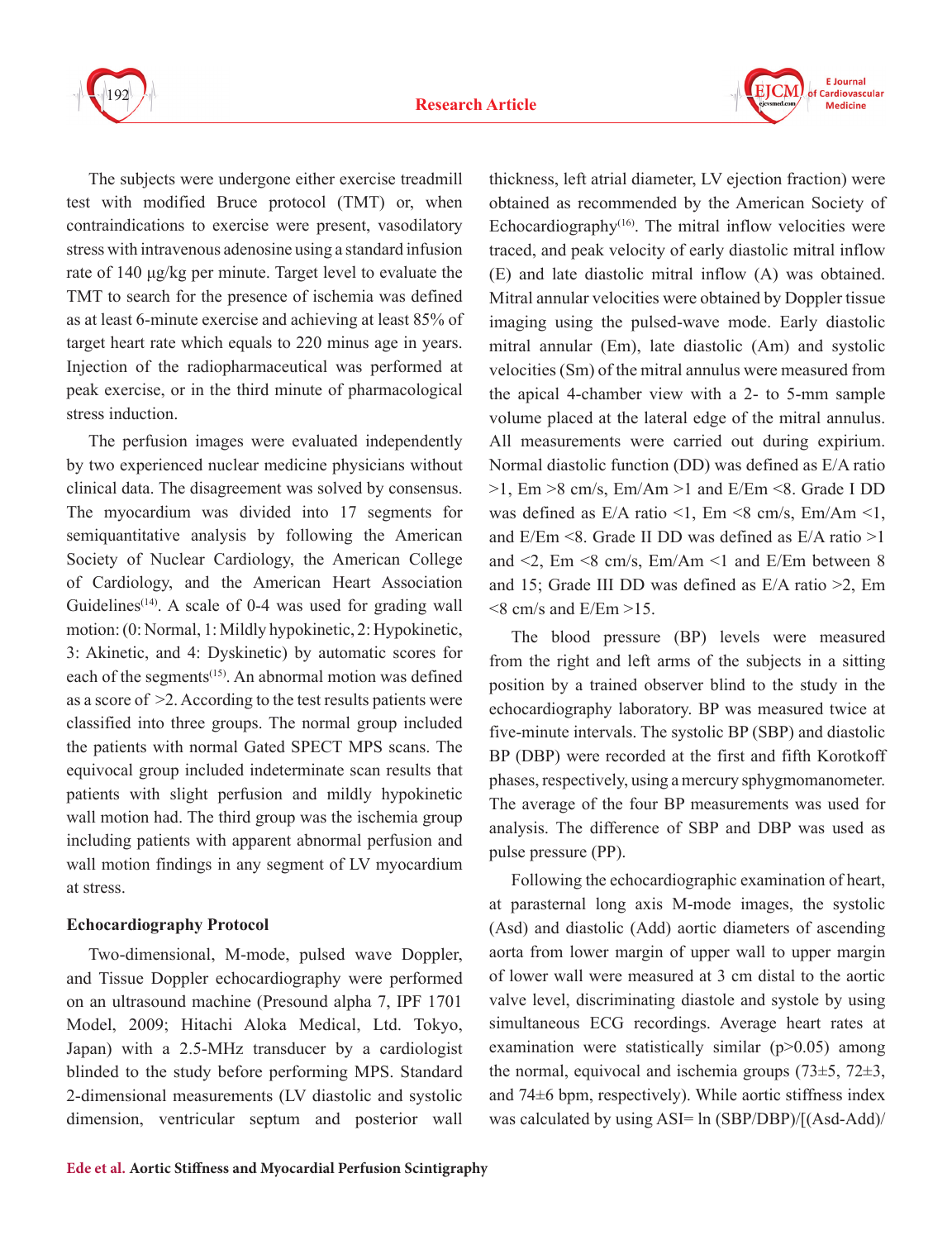

193

Add] formula, aortic distensibility was obtained by using AD  $[1/(10^3xmmHg)]=2x$   $[(Asd-Add)/Add]/PP$  formula<sup>(17)</sup>.

#### **Statistical Analysis**

Statistical analyses were performed using the SPSS software version 18. Continuous variables are presented as mean  $\pm$  SD, and categorical variables are presented as frequencies (%). Kolmogorov-Smirnov test was used to analyze variables' distribution patterns. Hemoglobin, creatinine, total cholesterol, and LDL were normally distributed while all other continuous variables were not normally distributed. Categorical variables were compared using the chi-square test. Spearman simple correlation analyses were performed to determine the association between continuous parameters accordingly while Mann-Whitney U test and Kruskal-Wallis were used to compare groups accordingly. A p value of less than 0.05 was considered to show statistically significant result. To find diagnostic cut-off value of aortic stiffness index for the differentiation of patients with normal scan from patients with ischemia, a receiver operating characteristic (ROC) curve analysis was constructed, and the area under the curve (AUC) was reported, which is considered to be representative of the discriminative ability of the variable cut-off. Sensitivity and specificity values of the best cut-off variables were determined using ROC curve analysis. The cut-off levels of aortic stiffness index were calculated using MedCalc software package.

#### **Results**

Between November 2013 and June 2014, one hundred and eighty-one patients were referred to MPS, 32 of them were excluded from the study according to exclusion criteria described previously. The remaining 149 patients were eligible for the analysis. Of 149 patients, 51 (34%) adequately succeeded an exercise TMT while remaining 98 patients (66%) underwent vasodilatory stress with intravenous adenosine.

ECG recordings of the subjects in normal and equivocal groups were normal during the treadmill ECG part of MPS protocol in respect to coronary ischemia. Distribution of type of stress test among the groups was statistically nonsignificant ( $p > 0.05$ ). The normal group was composed of 55 patients, the equivocal group included 54 patients, and the ischemia group had 40 patients according to MPS results. In the equivocal group, eight patients (15%) had equivocal scan result at the inferior wall, 15 patients (28%) at the inferolateral wall, 20 patients (37%) at the anterior wall, eight patients (15%) at the anterolateral wall, and three patients (5%) at the apical part of the LV.

Subjects in the equivocal group were further evaluated in suspect of CAD accordingly. We found that 29 patients had normal coronary arteries according to the results of conventional coronary angiography (CAG) and 20 patients had zero-score coronary computed tomographic angiography results, five patients had non-obstructive CAD upon CAG or computed tomography examinations.

In the ischemia group, 10 patients (25%) had apparent abnormal perfusion and/or wall motion findings at the inferior wall, 13 patients (32%) at the inferolateral wall, seven patients (18%) at the anterior wall, four patients (10%) at the anterolateral wall, and six patients (15%) at the apical part of the LV. Further evaluation of the subjects revealed that 93% of subjects with ischemia on MPS (n=37) revealed obstructive CAD according to the CAG results. Three subjects had non-obstructive CAD, and one subject had normal CAG.

Baseline characteristics of the patients in respect to groups were shown in Table 1. Average ages of the groups, as well as gender distribution, were similar to each other. The presence of cardiovascular risk factors among the groups was also statistically similar.

Laboratory findings of the groups were expressed in Table 2. Although creatinine and TG levels of the ischemia group were higher than those of other groups, it did not reach the level of significance (p values 0.064 and 0.092, respectively), and also HDL level of the ischemia group was lower without statistical significance ( $p=0.081$ ).

In echocardiographic examination, we found that the equivocal group had similar left ventricular ejection fraction compared to the normal group  $(p=0.856)$  and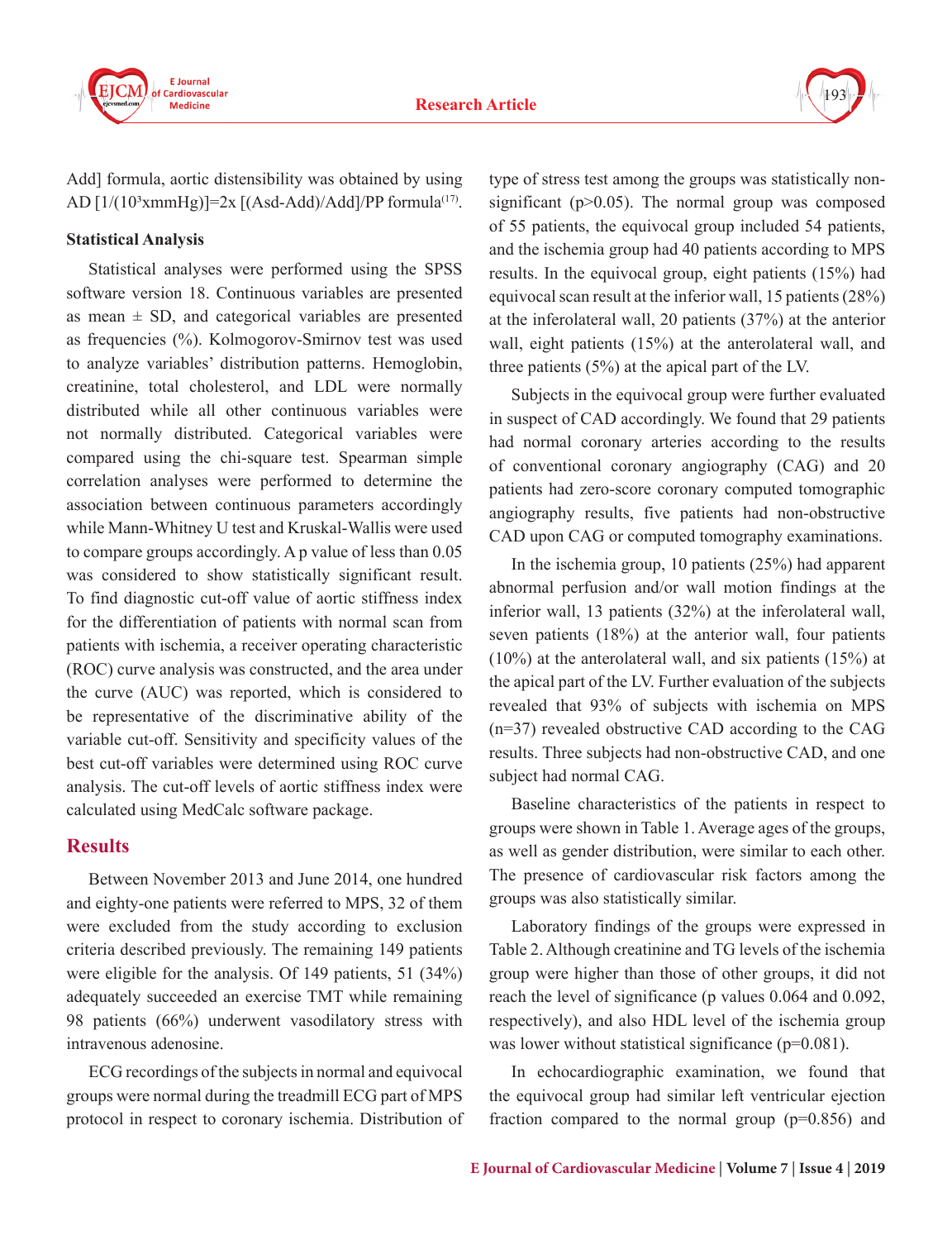



the ischemia group (p=0.288). Similarly, IVSd and PWd measurements of the equivocal group did not differ from those of the normal group (p values: 0.172 and 0.275, respectively) and the ischemia group (p values: 0.056 and 0.076, respectively). In respect to diastolic function, the equivocal group had statistically similar mitral E/A and mitral anulus Em/Am ratio compared to the normal group (p values: 0.174 and 0.96 accordingly) while it had higher mitral E/A and mitral anulus Em/Am ratios than those of the ischemia group (p values <0.001 for both). Similary, number of patients with diastolic dysfunction grade I and above was statistically similar between the equivocal and

**Table 1.** Clinical and demographic data of the groups

normal groups (p=0.287) while the ischemia group had higher number of patients with diastolic dysfunction of any grade compared to the equivocal group  $(p<0.001)$ . Table 3 summarized echocardiographic findings of the groups.

Average ASI values were  $2.61 \pm 0.48$  for the normal group,  $2.60\pm0.49$  for the equivocal group, and  $3.80\pm0.38$ for the ischemia group (Table 4). The equivocal group had statistically similar ASI and AD values in comparison to the normal group (p values: 0.505 and 0.694) while the equivocal group had statistically lower ASI and higher AD values compared to the ischemia group (p values

|                                        | Normal Group (n=55) | Equivocal Group (n=54) | Ischemia Group (n=40) | p     |
|----------------------------------------|---------------------|------------------------|-----------------------|-------|
| Age                                    | $56 + 11$           | $55 + 11$              | $56\pm9$              | 0.596 |
| Gender (F/M)                           | 35/20 (64/36)       | 32/22 (59/41)          | 20/16 (60/40)         | 0.884 |
| Height (cm)                            | 161±7               | $164\pm5$              | $163\pm 6$            | 0.023 |
| Weight (kg)                            | 76±12               | 81±14                  | $84\pm9$              | 0.018 |
| <b>BMI</b>                             | 30±5                | 30±6                   | 31±4                  | 0.154 |
| DM, n (%)                              | 16(29)              | 12(22)                 | 11(27)                | 0.669 |
| HT, $n$ $%$                            | 30(54)              | 27(50)                 | 18(45)                | 0.654 |
| Cigarette smoking, n (%)               | 9(16)               | 10(19)                 | 9(22)                 | 0.750 |
| Family history of premature CAD, n (%) | 8(14)               | 4(7)                   | 4(10)                 | 0.483 |
| Hyperlipidemia, n (%)                  | 8(14)               | 4(7)                   | 6(15)                 | 0.404 |
| SBP (mmHg)                             | $124 \pm 15$        | $124 \pm 10$           | $132 \pm 13$          | 0.001 |
| DBP (mmHg)                             | 78±6                | 79±5                   | 78 <sup>+6</sup>      | 0.200 |

BMI: Body mass index, DM: Diabetes mellitus, HT: Hypertension, CAD: Coronary artery disease, SBP: Systolic blood pressure, DBP: Diastolic blood pressure, *F: Female, M: Male*

#### **Table 2.** Laboratory findings of the groups

|                   | Normal Group (n=55) | Equivocçal Group (n=54) | <b>Ischemia Group (n=40)</b> | p     |
|-------------------|---------------------|-------------------------|------------------------------|-------|
| Hemoglobin (g/dL) | $13.3 \pm 1.4$      | $13.7 \pm 1.4$          | $13.8 \pm 1.7$               | 0.168 |
| FBG (mg/dL)       | $113+41$            | $116 + 46$              | $128 + 53$                   | 0.597 |
| $Cr$ (mg/dL)      | $0.81 \pm 0.17$     | $0.80 + 0.15$           | $0.87 \pm 0.16$              | 0.064 |
| $TC$ (mg/dL)      | $201 \pm 38$        | 196±28                  | 209±46                       | 0.261 |
| TG (mg/dL)        | $163 + 81$          | 151±54                  | $197+98$                     | 0.092 |
| HDL (mg/dL)       | 45±10               | 45±9                    | 41±7                         | 0.081 |
| LDL (mg/dL)       | $123 \pm 33$        | $122 + 24$              | $126 + 31$                   | 0.793 |
| ALT (IU/L)        | 19±12               | 21±12                   | $17\pm8$                     | 0.555 |
| AST (IU/L)        | 19 <sub>±9</sub>    | 20±10                   | 17±5                         | 0.161 |
| TSH (µIU/mL)      | $1.75 \pm 1.14$     | $1.67 \pm 1.25$         | $1.48 + 0.91$                | 0.639 |

FBG: Fasting blood glucose, Cr: Creatinine, TC: Total cholesterol, TG: Triglyceride, HDL: High density lipoprotein, LDL: Low density lipoprotein, ALT: Alanine *transaminase, AST: Aspartate transaminase, TSH: Thyroid sitimulating hormone*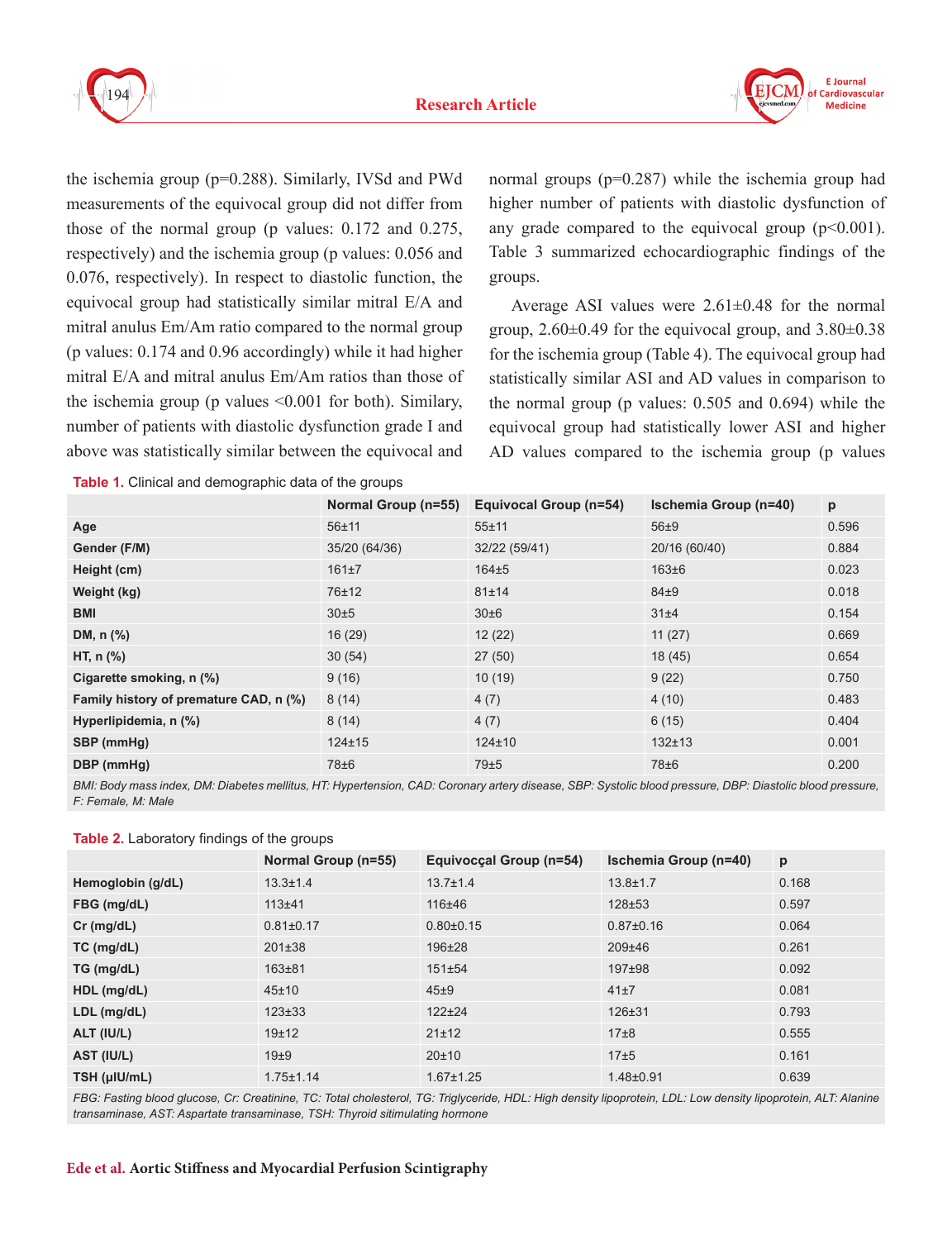



 $\leq 0.001$  and  $\leq 0.001$ ). Optimal threshold cut-off point for ASI to differentiate normal MPS result from MPS with ischemia in any LV wall was calculated by ROC analysis. ASI value of 3.05 was found to be cut-off value with 98% sensitivity and 87% specificity to detect ischemia (AUC=0.953 with 95% CI=0.906 to 0.981 and p value <0.001). If ASI value of >3.05 was accepted as abnormal, frequency of abnormal ASI in the normal, equivocal, and ischemia groups were 11%, 19%, and 98%, respectively. The equivocal group had similar number of patients with abnormal ASI compared to the normal group  $(p=0.262)$ while it had statistically lower number of patients with abnormal ASI than the ischemia group  $(p<0.001)$ 

## **Discussion**

In this study, we have found that patients with equivocal SPECT MPS result had similar aortic elastic properties and diastolic functions compared to patients with normal scan while they had better aortic elasticity and less diastolic

**Table 3.** Echocardiographic examination results of the groups

dysfunction frequency compared to SPECT MPS result with ischemia in any segment of LV walls.

CAD causes significant mortality and morbidity if left undiagnosed and untreated, and it is multifactorial with genetic and environmental background<sup>(18)</sup>. Cardiovascular risk factors, such as hypertension, diabetes, smoking cigarette, and obesity, all make the picture more complex to be understood. Thus, clinician needs tools with high sensitivity and specificity for prompt diagnosis. In this aspect, SPECT MPS gives an ample solution for such need with sensitivity and specificity of 86% and 74%, respectively<sup>(2)</sup>, but still it has some limitations like attenuation defects, and normal scan result in three-vessel or left main CAD. Thus, we proposed measurement of aortic elasticity for better differentiation of these false negative and false positive results.

The type of radiopharmaceuticals used for MPS can change the ability to diagnose significant CAD. Thalium with low-energy X-ray emission and redistribution

|                                            | Normal Group (n=55) | Equivocal Group (n=54) | <b>Ischemia Group (n=40)</b> |
|--------------------------------------------|---------------------|------------------------|------------------------------|
| LVEF $(\%)$                                | $63\pm3$            | 63±4                   | $62\pm3$                     |
| IVSd (mm)                                  | 10±1                | 10±1                   | 11±1                         |
| PWd (mm)                                   | 10±1                | 10±1                   | 11±1                         |
| LA diameter (mm)                           | 39 <sub>±4</sub>    | 39±3                   | $41\pm3$                     |
| Mitral E/A ratio                           | $1.15 \pm 0.52$     | $1.24 \pm 0.42$        | $0.76 \pm 0.16$              |
| <b>Mitral anulus TDI Em/Am</b>             | $1.16 \pm 0.60$     | $1.37 \pm 0.59$        | $0.69 + 0.27$                |
| <b>Diastolic Function</b><br>Normal $(\%)$ | 27(49)              | 32(59)                 | 6(15)                        |
| Grade $IDD$ $(\%)$                         | 26(47)              | 18(33)                 | 34(85)                       |
| Grade II DD (%)                            | 2(4)                | 4(8)                   | 0(0)                         |
| Grade III DD (%)                           | 0(0)                | 0(0)                   | 0(0)                         |

*LVEF: Left ventricle ejection fraction, IVSd: Interventricular septum diastolic thickness, PWd: Posterior wall diastolic thickness, LA: left atrium, TDI: Tissue Doppler imaging, DD: Diastolic dysfunction, E: Early, A: Late*

| <b>Table 4.</b> Aortic elasticity parameters of the groups |  |  |
|------------------------------------------------------------|--|--|
|------------------------------------------------------------|--|--|

|                      | Normal Group (n=55) | Equivocal Group (n=54) | Ischemia Group (n=40) | D     |
|----------------------|---------------------|------------------------|-----------------------|-------|
| <b>ASI</b>           | $2.61 \pm 0.48$     | $2.60+0.49$            | $3.80\pm0.38$         | 0.000 |
| $AD [1/(10^3xmmHg)]$ | $5.98 \pm 3.05$     | $5.96\pm2.75$          | $1.59 + 0.98$         | 0.000 |
| Abnormal ASI (%)     | 6(11)               | 10 (19)                | 39(98)                |       |

*ASI: Aortic stiffness index, AD: Aortic distensibility*

*ASI value of 3.05 was used as a cut-off value with 98% sensitivity and 87% specificity to detect ischemia (AUC=0.953 with 95% CI: 0.906 to 0.981 and p value <0,001). ASI value of >3.05 was accepted as abnormal*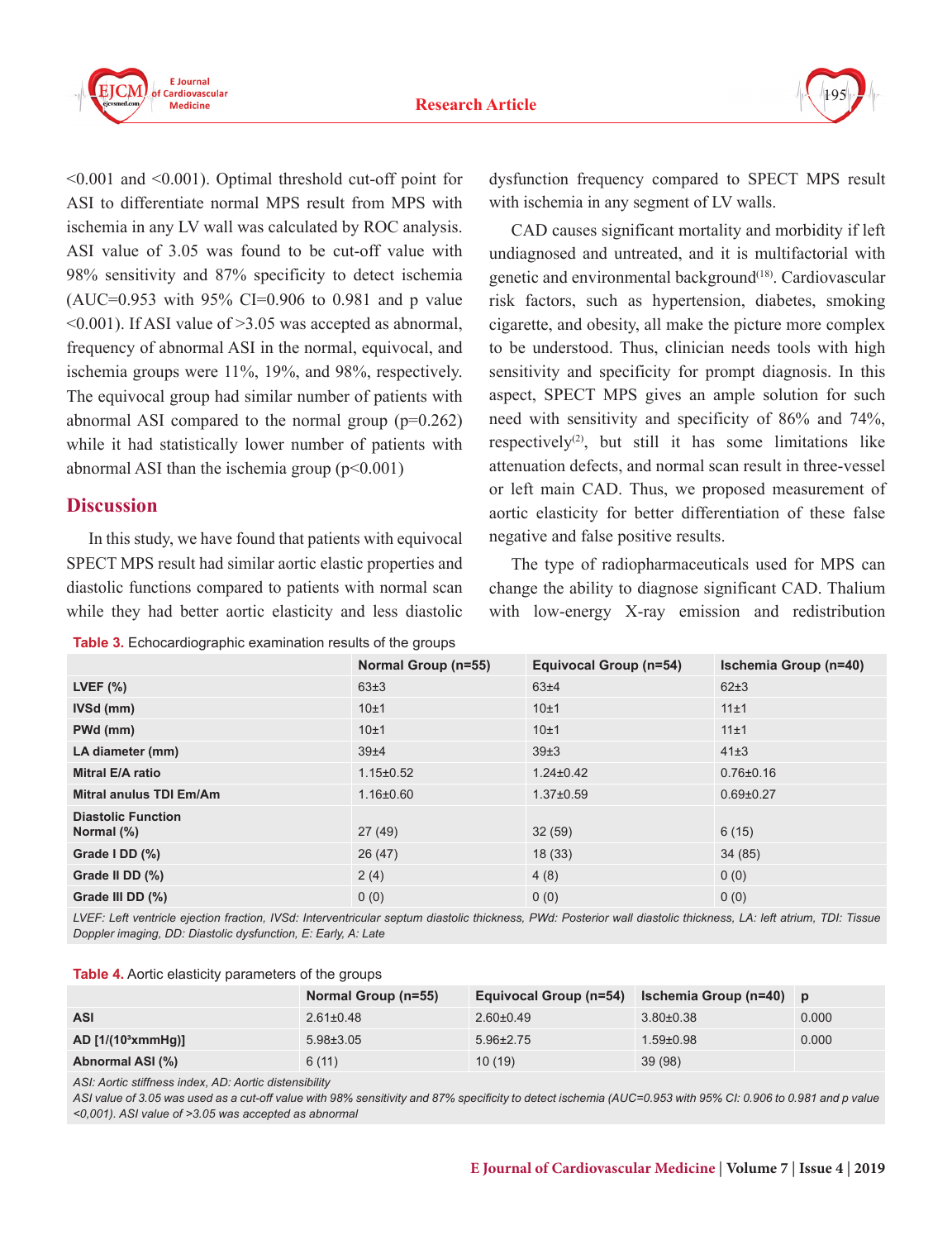

**F** Journal Cardiovascular **Medicine** 

capability has low and non-reproducible image quality compared to technetium-based compounds<sup>(19)</sup>. Thus, we evaluated our patients with technetium-based compounds in this study.

To reveal significant CAD, the patients undergo different stresses which can be evoked either by exercise or pharmaceutical agents (dipyridamole, adenosine, dobutamine, and regadenoson). These pharmaceutical agents are currently used in patients unable to exercise to evaluate myocardial perfusion with different diagnostic accuracy. A recent study conducted by Conti et al. showed that adenosine-based SPECT had better sensitivity and specificity than dipyridamole-based SPECT $(20)$  while diagnostic value of adenosine-based SPECT was found to be similar compared to exercise-based SPECT<sup>(21)</sup>. We also used intravenous adenosine infusion to produce coronary vasodilatation in 66% of the study population. The rest performed exercise treadmill test to induce coronary ischemia.

Attenuation defects due to non-cardiac tissues such as breast and diaphragm can result in artifactual appearance of wall motion abnormalities in SPECT. For example, planar projection images of female patients with large breast tissue can cause artifacts of reducedperfusion type in the anterior wall of the LV while the left hemidiaphragm can lead attenuation artifacts in the inferior wall of the LV especially among tall, asthenic male patients<sup> $(5,8)$ </sup>. In our study, we also found that  $94\%$ of female patients with attenuation defects (n=30) had anterior wall involvement while 95% of male patients with attenuation defects (n=21) had inferior wall involvement (p<0.001). Apart from attenuation artifacts, there are some gray zones in the evaluation of patients with slight perfusion and mildly hypokinetic wall motion on SPECT MPS. The presence of LBBB is another pitfall in MPS results. Especially in the evaluation of anterior and septal wall, it can be a source of ambiguous outcomes. Also incorrectly performed technical analyses such as multidetector misalignment, incorrectly designed bull's eye reconstruction, and the

presence of non-uniform flood fields can produce false positive or equivocal results<sup>(5)</sup>.

There are few techniques offered to get rid of these equivocal test results. However, the usage of sestamibi instead of thallium, prone imaging, and gated SPECT analyses helps to differentiate real ischemia from false positive<sup> $(5,8,22)$ </sup>, but these measures are not enough all the time. Prone imaging sometimes cannot be possible for obese patients. Although gated SPECT has introduced significant solution for equivocal results especially in case of attenuation artifacts, it needs time, experience for evaluation and also availability of new hardware and software is compulsory for quick assessment $(23)$ .

In this aspect, aortic elasticity which reflects vascular stiffening can fill the important gap in the evaluation of attenuation defects. Aortic elasticity was expressed as aortic stiffness index and aortic distensibility. These parameters are inversely related and a hallmark of the aging and atherosclerosis $(24)$ . The presence of cardiovascular risk factors enhances atherosclerotic process; therefore, reduces aortic elasticity which leads an increase in ASI and reduction in AD. Roos et al. reported in their study that vascular stiffness was related to the extent of wall motion abnormalities on MPS in asymptomatic diabetics<sup>(25)</sup>. They used the carotid-femoral PWV method to measure vascular stiffness. We used aortic indexes via echocardiography to evaluate vascular stiffness. It is known that the aorta gives better reflection of central hemodynamics than the femoral artery since the femoral artery is a muscular vessel $(26,27)$ . The effect of atherosclerosis on muscular vessels are more attenuated than elastic great vessels such as the aorta and branches<sup> $(26,27)$ </sup>. Moreover, the necessity of groin exposure (problematic especially in obese patients) and unknown distance between two recording sites (resulting overestimation in obese patients) are other limitations of PWV method which reduces its accuracy(27). Echocardiographic method is free of all these limitations and easy to apply in measuring vascular stiffness.

Aortic stiffness reflects atherosclerosis. In our study, we also found that patients with ischemia on MPS had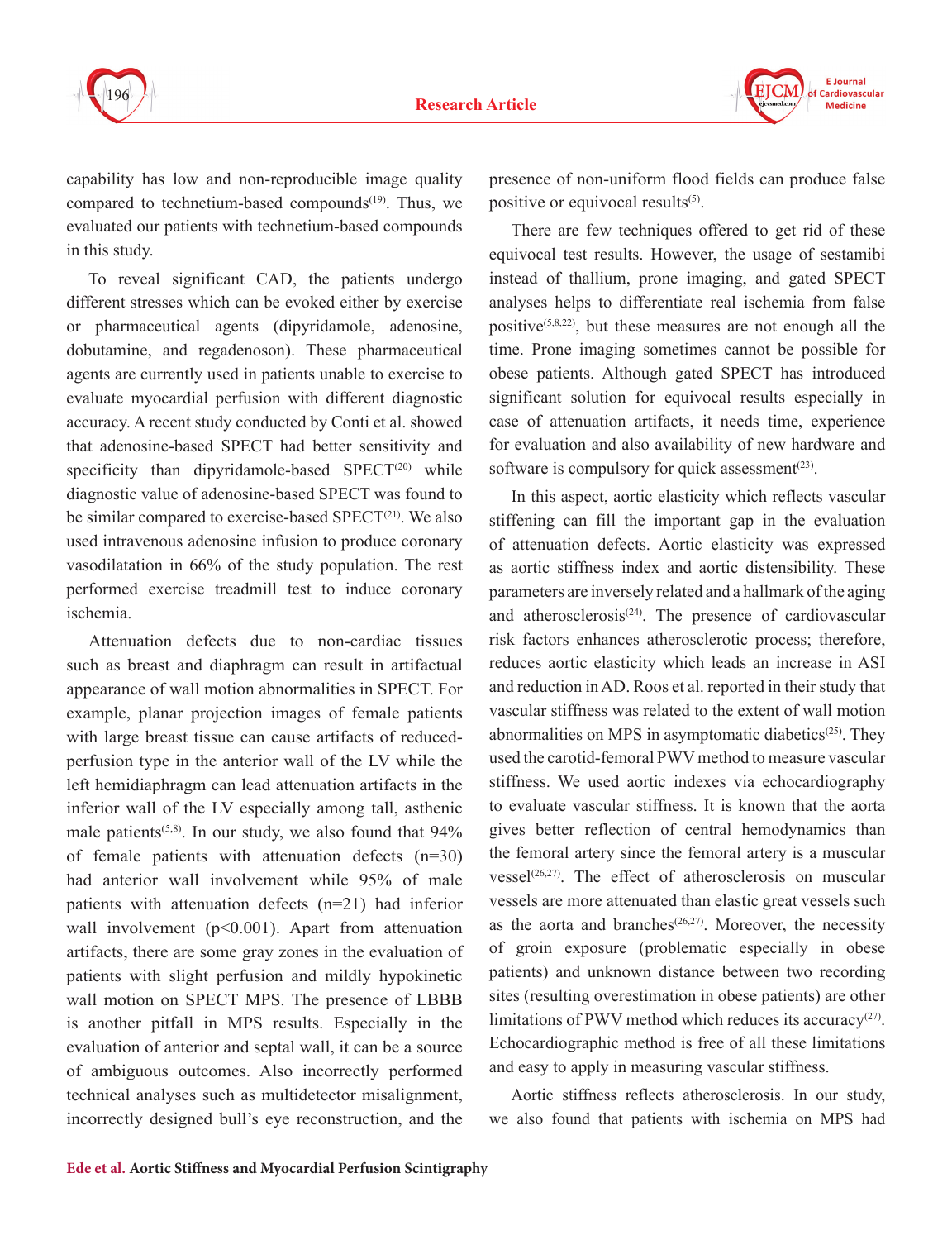



higher ASI  $(3.80\pm0.38)$  compared to patients with normal MPS  $(2.61\pm0.48)$  (p<0.001). Both groups had similar age, gender, and frequency of cardiovascular risk factors. Similar correlation existed between the ischemia group and the equivocal group in respect to ASI  $(3.80\pm0.38 \text{ vs } 2.60\pm0.49$ with  $p<0.001$ ). In the analysis, we showed that there was not any significant difference between the normal scan and equivocal groups in respect to ASI or AD (p values 0.505 and 0.694 respectively). Also, they were similar in age, gender, and the presence of cardiovascular risk factors. Also, laboratory findings such as lipid profile, fasting blood glucose, hemoglobin, and TSH levels were similar between the normal and equivocal groups. In parallel to all these findings, frequency of LV diastolic dysfunction in the equivocal group was similar to the normal group  $(p=0.287)$ and less than the ischemia group  $(p<0.001)$ .

All these findings indicated that patients with equivocal test results had similar clinical characteristics in respect to the normal scan group. Thus, in case of equivocal MPS results, aortic elasticity can also be measured and can guide nuclear medicine physician since it is known that clinical data is necessary to increase diagnostic accuracy even in the interpretation of gated  $SPECT<sup>(5)</sup>$ . Roos et al. found increased vascular stiffness in asymptomatic diabetics with ischemia on MPS, but we enrolled subjects from real life with and without diabetes mellitus<sup>(25)</sup>. Both studies recruited subjects with statistically similar BMI, ratio of hypertensive patients, and cigarette smoking. However, Roos et al. did not comment on vascular stiffness of patients with equivocal test results such as attenuation artifacts since they reported that they eliminated such results by using gated  $SPECT<sup>(25)</sup>$ . Here, we included patients with equivocal test results. To remove effect of diabetes on vascular stiffness and to rule out existing vascular stiffness, subjects with diabetes or known cardiovascular disease were excluded.

## **Conclusion**

All these measures cannot make gated SPECT a gold standard method, and we still need additional clinical parameters for correct diagnosis in case of equivocal test results. So, we assumed that aortic stiffness index and aortic distensibility, parameters measuring aortic elasticity, may improve diagnostic accuracy of SPECT, especially in case of equivocal test results.

#### **Ethics**

**Ethics Committee Approval:** Obtained from Bozok University Local Ethics Committee for noninvasive Scientific Searches (approval date and no: 24.02.2014/12)

**Informed Consent:** Informed consent from each patient for the study and the investigation were obtained in accordance with the principles outlined in the Declaration of Helsinki.

**Peer-review:** Externally peer-reviewed.

#### **Authorship Contributions**

Surgical and Medical Practices: H.E., S.K., V.K.V., Y.T., S.S.G., A.R.E., Concept: H.E., S.K., V.K.V., Y.T., S.S.G., A.R.E., Design: H.E., S.K., V.K.V., Y.T., S.S.G., A.R.E., Data Collection or Processing: H.E., S.K., V.K.V., Y.T., S.S.G., A.R.E., Analysis or Interpretation: H.E., S.K., V.K.V., Y.T., S.S.G., Literature Search: H.E., S.K., V.K.V., Y.T., S.S.G., A.R.E., Writing: H.E., S.K., V.K.V., Y.T., S.S.G., A.R.E.

**Conflict of Interest:** No conflict of interest was declared by the authors.

**Financial Disclosure:** The authors declared that this study received no financial support.

## **References**

- 1. Fihn SD, Gardin JM, Abrams J, et al. American College of Cardiology Foundation. 2012 ACCF/AHA/ACP/AATS/PCNA/SCAI/STS Guideline for the Diagnosis and Management of Patients With Stable Ischemic Heart Disease: Executive Summary: A Report of the American College of Cardiology Foundation/American Heart Association Task Force on Practice Guidelines, and the American College of Physicians, American Association for Thoracic Surgery, Preventive Cardiovascular Nurses Association, Society for Cardiovascular Angiography and Interventions, and Society of Thoracic Surgeons. Circulation 2012;126:3097-137.
- 2. Pakkal M, Raj V, McCann GP. Non-invasive imaging in coronary artery disease including anatomical and functional evaluation of ischaemia and viability assessment. Br J Radiol 2011;84:S280-95.